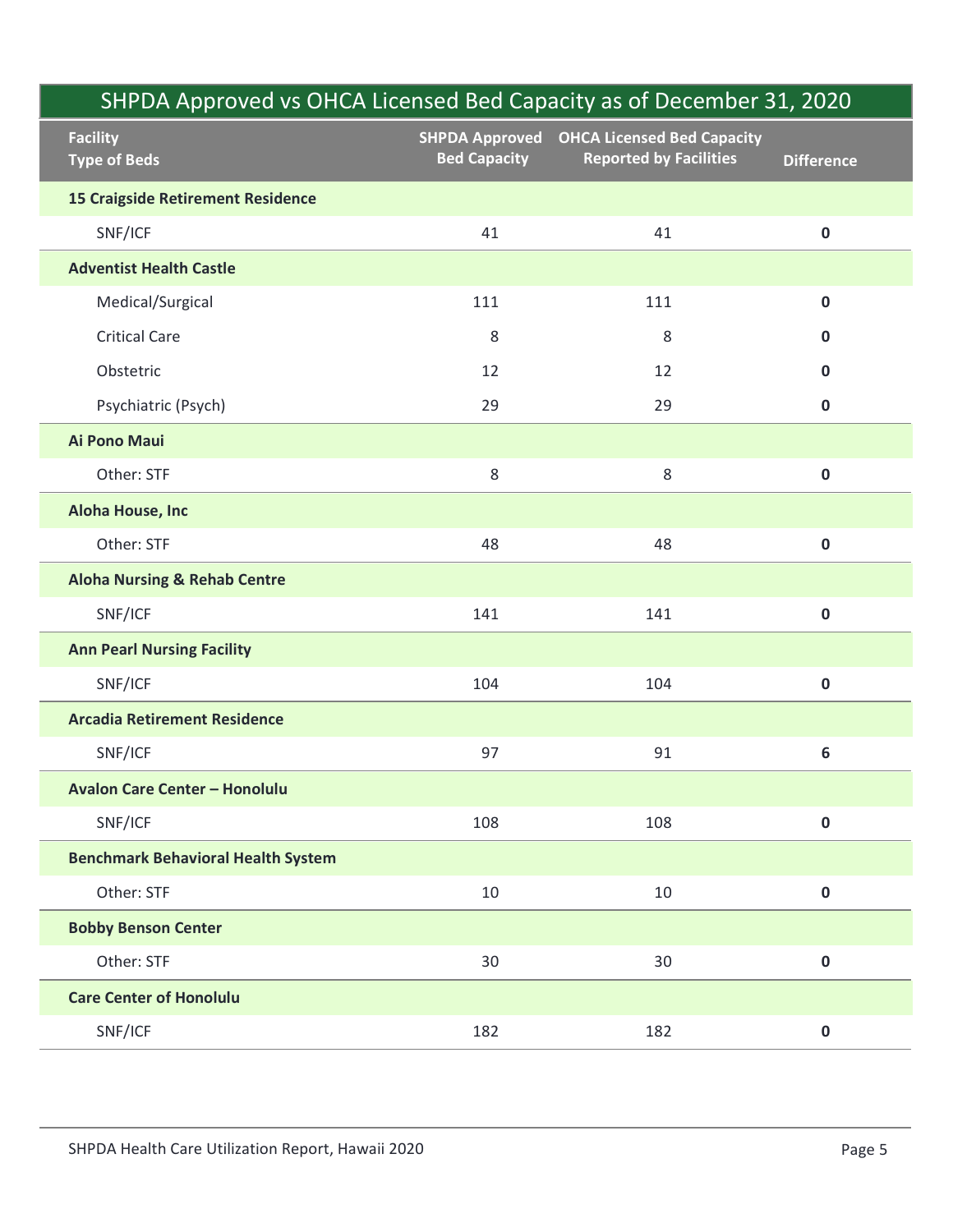| SHPDA Approved vs OHCA Licensed Bed Capacity as of December 31, 2020                  |                     |                                                                                   |                   |
|---------------------------------------------------------------------------------------|---------------------|-----------------------------------------------------------------------------------|-------------------|
| <b>Facility</b><br><b>Type of Beds</b>                                                | <b>Bed Capacity</b> | <b>SHPDA Approved</b> OHCA Licensed Bed Capacity<br><b>Reported by Facilities</b> | <b>Difference</b> |
| <b>Care Hawaii Emergency Shelter/Emergency</b><br>Respite - Waipahu                   |                     |                                                                                   |                   |
| Other: STF                                                                            | 8                   | 4                                                                                 | 4                 |
| <b>Care Hawaii Licensed Crisis Residential Services</b><br>- Hilo                     |                     |                                                                                   |                   |
| Other: STF                                                                            |                     |                                                                                   |                   |
| <b>Care Hawaii Licensed Crisis Residential Services</b><br>- Honolulu                 |                     |                                                                                   |                   |
| Other: STF                                                                            |                     |                                                                                   |                   |
| <b>Care Hawaii Specialized Residential Services</b><br><b>Population - Pearl City</b> |                     |                                                                                   |                   |
| Other: STF                                                                            |                     |                                                                                   |                   |
| Catholic Charities - E Ho'oulu Hou Program<br><b>Elua Facility</b>                    |                     |                                                                                   |                   |
| Other: STF                                                                            | 6                   | 6                                                                                 | $\mathbf 0$       |
| <b>Garden Isle Rehabilitation &amp; Healthcare Center</b>                             |                     |                                                                                   |                   |
| SNF/ICF                                                                               | 110                 | 110                                                                               | $\mathbf 0$       |
| Habilitat, Inc                                                                        |                     |                                                                                   |                   |
| Other: STF                                                                            | 150                 | 150                                                                               | $\pmb{0}$         |
| <b>Hale Anuenue Restorative Care Center</b>                                           |                     |                                                                                   |                   |
| SNF/ICF                                                                               | 120                 | 120                                                                               | $\pmb{0}$         |
| <b>Hale Ho Aloha</b>                                                                  |                     |                                                                                   |                   |
| SNF/ICF                                                                               | 59                  | 59                                                                                | $\pmb{0}$         |
| Hale Ho'ola Hamakua                                                                   |                     |                                                                                   |                   |
| Acute/Long-Term Swing                                                                 | 24                  | 24                                                                                | $\mathbf 0$       |
| SNF/ICF                                                                               | 53                  | 53                                                                                | $\mathbf 0$       |
| <b>Hale Kupuna Heritage Home</b>                                                      |                     |                                                                                   |                   |
| SNF/ICF                                                                               | 84                  | 84                                                                                | $\pmb{0}$         |
| SHPDA Health Care Utilization Report, Hawaii 2020                                     |                     |                                                                                   | Page 6            |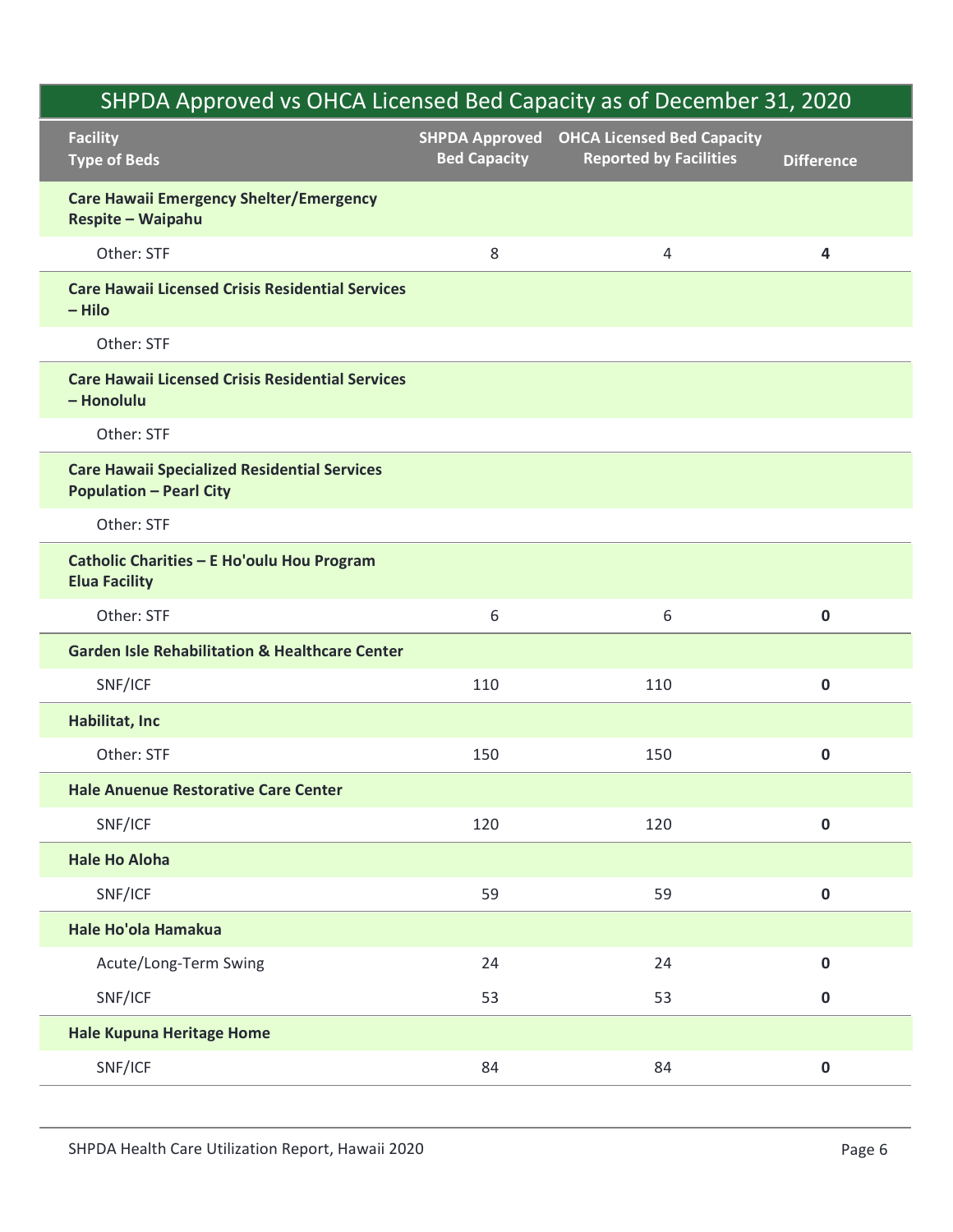| SHPDA Approved vs OHCA Licensed Bed Capacity as of December 31, 2020             |                                              |                                                                    |                   |
|----------------------------------------------------------------------------------|----------------------------------------------|--------------------------------------------------------------------|-------------------|
| <b>Facility</b><br><b>Type of Beds</b>                                           | <b>SHPDA Approved</b><br><b>Bed Capacity</b> | <b>OHCA Licensed Bed Capacity</b><br><b>Reported by Facilities</b> | <b>Difference</b> |
| Hale Makua - Kahului                                                             |                                              |                                                                    |                   |
| SNF/ICF                                                                          | 254                                          | 254                                                                | $\pmb{0}$         |
| Hale Makua - Wailuku                                                             |                                              |                                                                    |                   |
| SNF/ICF                                                                          | 90                                           | 90                                                                 | $\mathbf 0$       |
| <b>Hale Malamalama</b>                                                           |                                              |                                                                    |                   |
| SNF/ICF                                                                          | 40                                           | 40                                                                 | $\pmb{0}$         |
| <b>Hale Mohalu Hospital</b>                                                      |                                              |                                                                    |                   |
| Hansen's Disease                                                                 | 14                                           | 14                                                                 | $\mathbf 0$       |
| <b>Hale Nani Rehabilitation &amp; Nursing Center</b>                             |                                              |                                                                    |                   |
| SNF/ICF                                                                          | 288                                          | 288                                                                | $\pmb{0}$         |
| <b>Hale Ola Kino</b>                                                             |                                              |                                                                    |                   |
| SNF/ICF                                                                          | 32                                           | 32                                                                 | $\pmb{0}$         |
| Harry and Jeanette Weinberg Care Center at<br><b>Pohai Nani</b>                  |                                              |                                                                    |                   |
| SNF/ICF                                                                          | 44                                           | 44                                                                 | $\pmb{0}$         |
| <b>Hawaii Island Recovery</b>                                                    |                                              |                                                                    |                   |
| Other: STF                                                                       | $\,8\,$                                      | $\,8\,$                                                            | $\pmb{0}$         |
| <b>Hawaii State Hospital</b>                                                     |                                              |                                                                    |                   |
| Psychiatric (Spec.)                                                              | 202                                          | 202                                                                | $\pmb{0}$         |
| Hawaii State Hospital - State Operated<br><b>Specialized Residential Program</b> |                                              |                                                                    |                   |
| Other: STF                                                                       |                                              |                                                                    |                   |
| Hiki Mai Ka La                                                                   |                                              |                                                                    |                   |
| Other: STF                                                                       | $\,8\,$                                      | $\,8\,$                                                            | $\mathbf 0$       |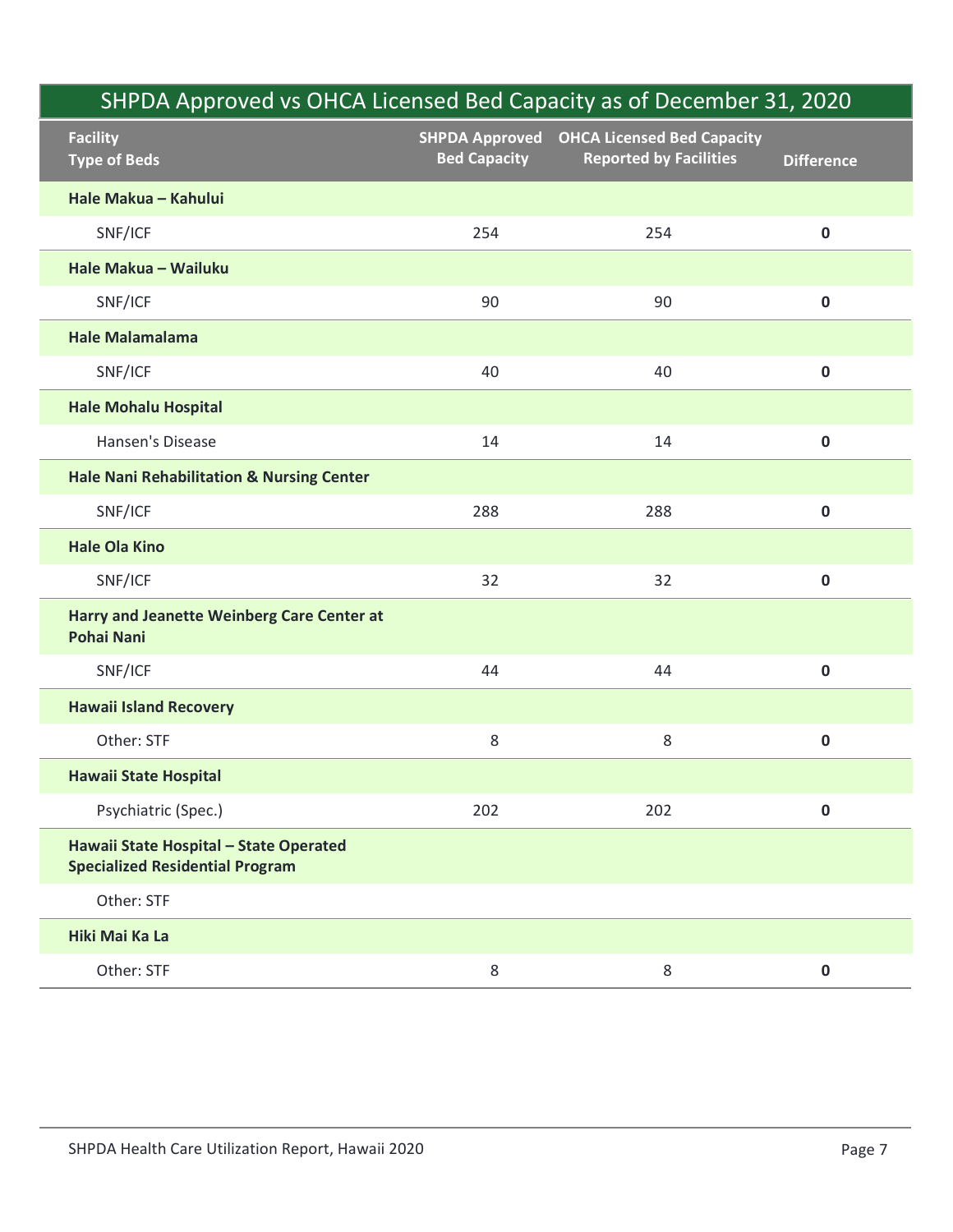|                                                   |                     | SHPDA Approved vs OHCA Licensed Bed Capacity as of December 31, 2020       |                         |
|---------------------------------------------------|---------------------|----------------------------------------------------------------------------|-------------------------|
| <b>Facility</b><br><b>Type of Beds</b>            | <b>Bed Capacity</b> | SHPDA Approved OHCA Licensed Bed Capacity<br><b>Reported by Facilities</b> | <b>Difference</b>       |
| <b>Hilo Medical Center</b>                        |                     |                                                                            |                         |
| Medical/Surgical                                  | 115                 | 115                                                                        | $\mathbf 0$             |
| <b>Critical Care</b>                              | 11                  | 11                                                                         | $\mathbf 0$             |
| Obstetric                                         | 20                  | 20                                                                         | 0                       |
| Neonatal ICU                                      | 4                   | $\mathsf{O}\xspace$                                                        | 4                       |
| Psychiatric (Psych)                               | 20                  | 20                                                                         | $\mathbf 0$             |
| <b>Skilled Nursing (SNF)</b>                      | $\overline{7}$      | $\mathbf 0$                                                                | $\overline{\mathbf{z}}$ |
| SNF/ICF                                           | 112                 | 45                                                                         | 67                      |
| <b>Hina Mauka</b>                                 |                     |                                                                            |                         |
| Other: STF                                        | 69                  | 64                                                                         | 5                       |
| Hi'olani Care Center at Kahala Nui                |                     |                                                                            |                         |
| <b>Skilled Nursing (SNF)</b>                      | 16                  | 16                                                                         | $\pmb{0}$               |
| SNF/ICF                                           | 44                  | 44                                                                         | $\mathbf 0$             |
| Ho'omau Ke Ola                                    |                     |                                                                            |                         |
| Other: STF                                        | 16                  | 16                                                                         | $\mathbf 0$             |
| <b>Hope Inc</b>                                   |                     |                                                                            |                         |
| Other: STF                                        | 22                  | 22                                                                         | $\mathbf 0$             |
| <b>Islands Skilled Nursing and Rehabilitation</b> |                     |                                                                            |                         |
| SNF/ICF                                           | 42                  | 42                                                                         | $\mathbf 0$             |
| Ka Punawai Ola                                    |                     |                                                                            |                         |
| SNF/ICF                                           | 120                 | 120                                                                        | $\mathbf 0$             |
| Kahi Mohala Behavioral Health                     |                     |                                                                            |                         |
| Psychiatric (Spec.)                               | 88                  | 88                                                                         | $\mathbf 0$             |
| <b>Kahuku Medical Center</b>                      |                     |                                                                            |                         |
| Acute/Long-Term Swing                             | 21                  | 21                                                                         | $\mathbf 0$             |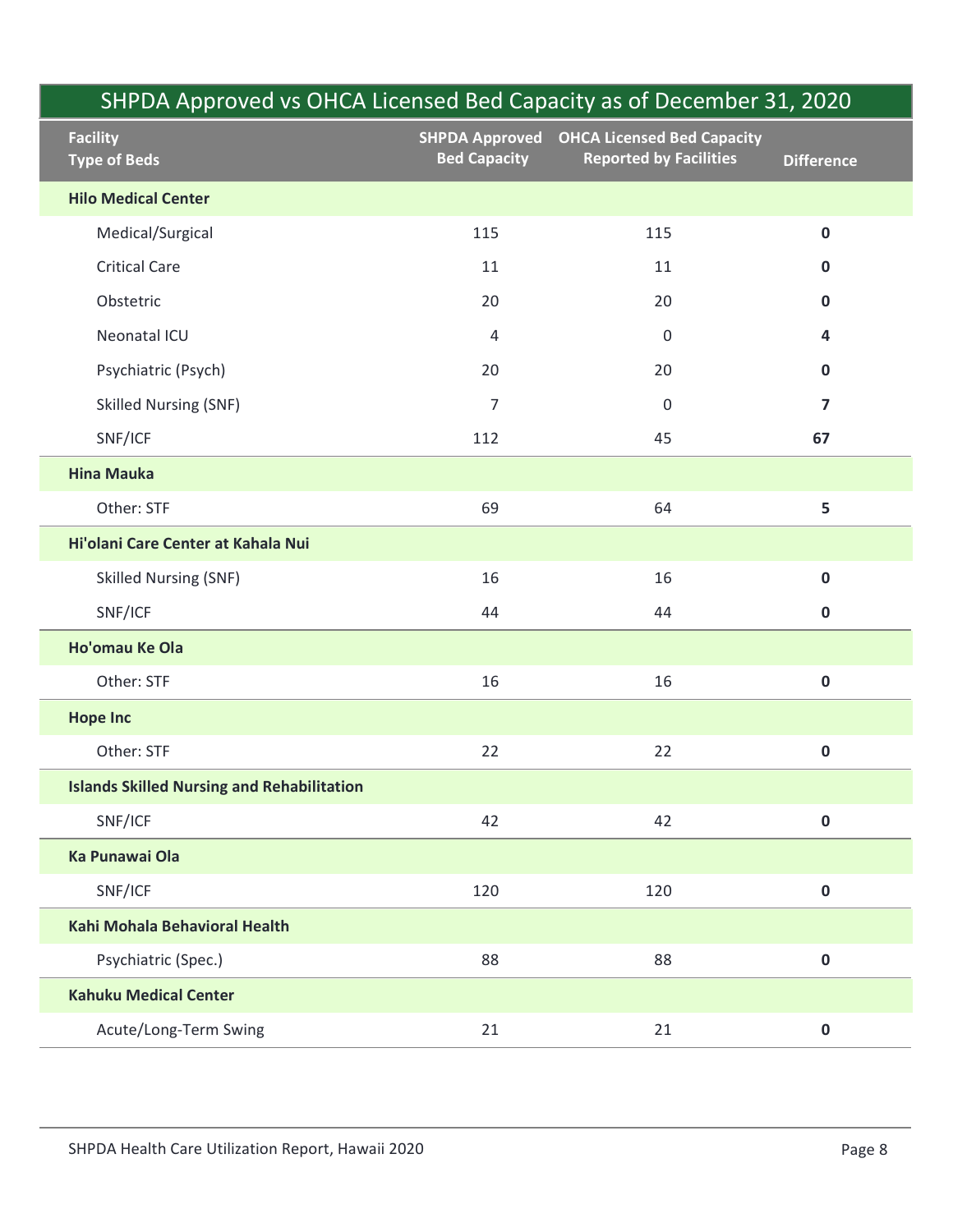| SHPDA Approved vs OHCA Licensed Bed Capacity as of December 31, 2020 |                                              |                                                                    |                         |  |
|----------------------------------------------------------------------|----------------------------------------------|--------------------------------------------------------------------|-------------------------|--|
| <b>Facility</b><br><b>Type of Beds</b>                               | <b>SHPDA Approved</b><br><b>Bed Capacity</b> | <b>OHCA Licensed Bed Capacity</b><br><b>Reported by Facilities</b> | <b>Difference</b>       |  |
| Kaiser Permanente Moanalua Medical Center                            |                                              |                                                                    |                         |  |
| Medical/Surgical                                                     | 214                                          | 202                                                                | 12                      |  |
| <b>Critical Care</b>                                                 | 32                                           | 25                                                                 | $\overline{\mathbf{z}}$ |  |
| Obstetric                                                            | 30                                           | 30                                                                 | $\mathbf 0$             |  |
| Pediatric                                                            | 22                                           | 20                                                                 | $\overline{2}$          |  |
| Neonatal ICU                                                         | 20                                           | 18                                                                 | $\overline{2}$          |  |
| <b>Skilled Nursing (SNF)</b>                                         | 28                                           | 28                                                                 | $\mathbf 0$             |  |
| <b>Kalakaua Gardens</b>                                              |                                              |                                                                    |                         |  |
| SNF/ICF                                                              | 49                                           | 49                                                                 | $\pmb{0}$               |  |
| <b>Kalaupapa Care Home</b>                                           |                                              |                                                                    |                         |  |
| Hansen's Disease                                                     | 5                                            | 5                                                                  | $\mathbf 0$             |  |
| Kapiolani Medical Center for Women and<br><b>Children</b>            |                                              |                                                                    |                         |  |
| Medical/Surgical                                                     | 30                                           | 30                                                                 | $\mathbf 0$             |  |
| <b>Critical Care</b>                                                 | 17                                           | 17                                                                 | $\mathbf 0$             |  |
| Obstetric                                                            | 66                                           | 66                                                                 | $\mathbf 0$             |  |
| Pediatric                                                            | 60                                           | 60                                                                 | $\mathbf 0$             |  |
| Neonatal ICU                                                         | 80                                           | 80                                                                 | $\mathbf 0$             |  |
| Ka'u Hospital                                                        |                                              |                                                                    |                         |  |
| Acute/Long-Term Swing                                                | 21                                           | 21                                                                 | $\pmb{0}$               |  |
| <b>Kauai Care Center</b>                                             |                                              |                                                                    |                         |  |
| SNF/ICF                                                              | 53                                           | 53                                                                 | $\pmb{0}$               |  |
| Kline-Welsh Behavioral Health Foundatin                              |                                              |                                                                    |                         |  |
| Other: STF                                                           | 53                                           | 53                                                                 | $\pmb{0}$               |  |
| Kohala Hospital                                                      |                                              |                                                                    |                         |  |
| Acute/Long-Term Swing                                                | 6                                            | 6                                                                  | $\mathbf 0$             |  |
| SNF/ICF                                                              | 22                                           | 22                                                                 | $\pmb{0}$               |  |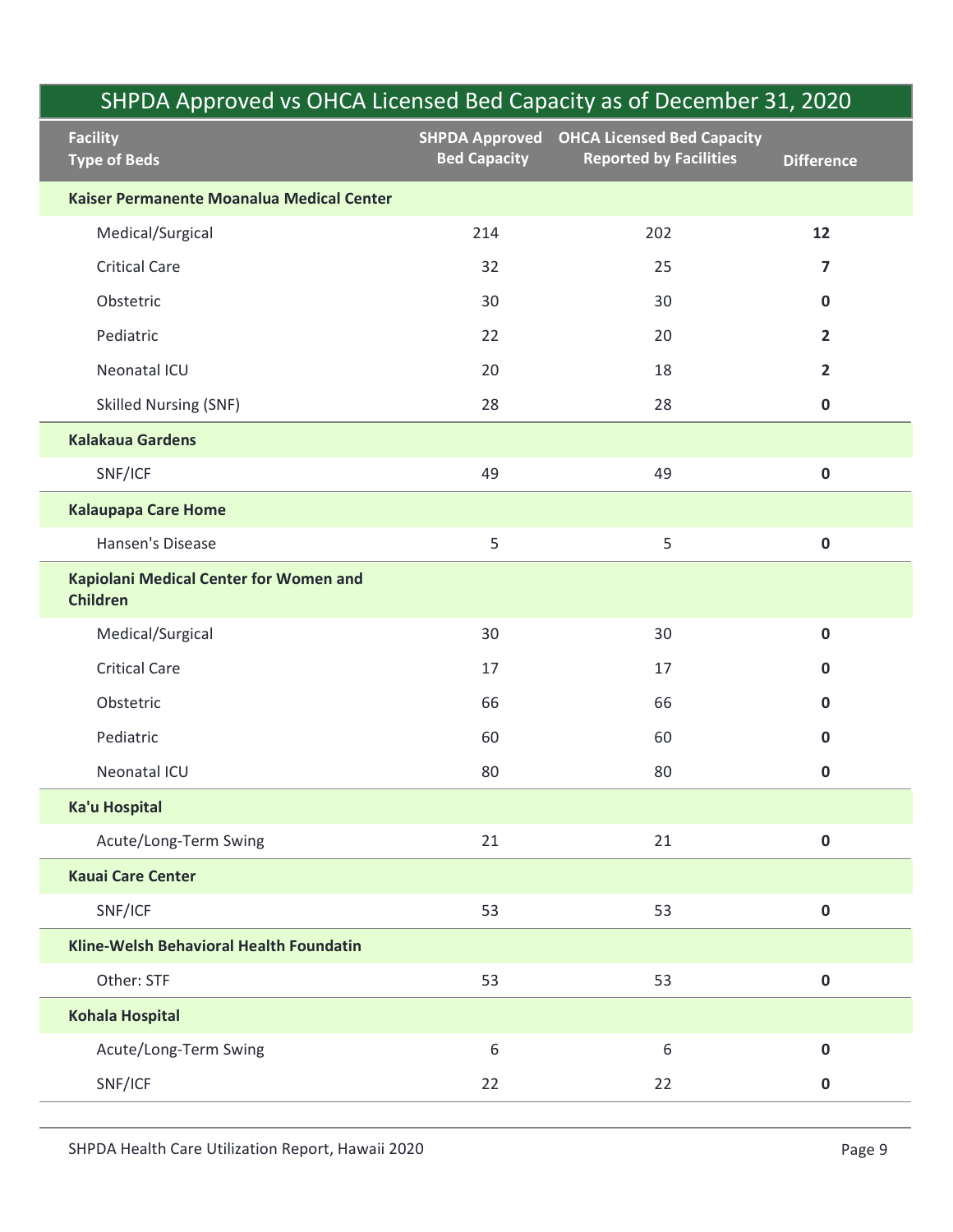|                                                        |                                              |                                                                    | SHPDA Approved vs OHCA Licensed Bed Capacity as of December 31, 2020 |
|--------------------------------------------------------|----------------------------------------------|--------------------------------------------------------------------|----------------------------------------------------------------------|
| <b>Facility</b><br><b>Type of Beds</b>                 | <b>SHPDA Approved</b><br><b>Bed Capacity</b> | <b>OHCA Licensed Bed Capacity</b><br><b>Reported by Facilities</b> | <b>Difference</b>                                                    |
| <b>Kona Community Hospital</b>                         |                                              |                                                                    |                                                                      |
| Medical/Surgical                                       | 67                                           | 67                                                                 | $\pmb{0}$                                                            |
| <b>Critical Care</b>                                   | 9                                            | 9                                                                  | $\mathbf 0$                                                          |
| Obstetric                                              | $\overline{7}$                               | 7                                                                  | $\mathbf 0$                                                          |
| Psychiatric (Psych)                                    | 11                                           | 11                                                                 | $\mathbf 0$                                                          |
| <b>Kuakini Geriatric Care, Inc</b>                     |                                              |                                                                    |                                                                      |
| <b>Skilled Nursing (SNF)</b>                           | 40                                           | 40                                                                 | $\mathbf 0$                                                          |
| Intermediate Care (ICF)                                | 137                                          | 137                                                                | $\mathbf 0$                                                          |
| SNF/ICF                                                | 10                                           | 10                                                                 | $\pmb{0}$                                                            |
| <b>Kuakini Medical Center</b>                          |                                              |                                                                    |                                                                      |
| Medical/Surgical                                       | 225                                          | 188                                                                | 37                                                                   |
| <b>Critical Care</b>                                   | 25                                           | 24                                                                 | $\mathbf 1$                                                          |
| Acute/Long-Term Swing                                  | 10                                           | $\mathsf{0}$                                                       | 10                                                                   |
| <b>Kula Hospital</b>                                   |                                              |                                                                    |                                                                      |
| Acute/Long-Term Swing                                  | $\mathsf 9$                                  | $\mathsf 9$                                                        | $\pmb{0}$                                                            |
| SNF/ICF                                                | 105                                          | 105                                                                | $\pmb{0}$                                                            |
| SNF/ICF ID                                             | 9                                            | $\boldsymbol{9}$                                                   | $\mathbf 0$                                                          |
| <b>Kulana Malama</b>                                   |                                              |                                                                    |                                                                      |
| SNF/ICF                                                | 30                                           | 30                                                                 | $\pmb{0}$                                                            |
| <b>Lanai Community Hospital</b>                        |                                              |                                                                    |                                                                      |
| Acute/Long-Term Swing                                  | $\overline{4}$                               | 4                                                                  | $\mathbf 0$                                                          |
| SNF/ICF                                                | 10                                           | $10\,$                                                             | $\mathbf 0$                                                          |
| Leahi Hospital                                         |                                              |                                                                    |                                                                      |
| SNF/ICF                                                | 170                                          | 155                                                                | 15                                                                   |
| Tuberculosis (TB)                                      | $\overline{4}$                               | $\overline{4}$                                                     | $\pmb{0}$                                                            |
| <b>Legacy Hilo Rehabilitation &amp; Nursing Center</b> |                                              |                                                                    |                                                                      |
| SNF/ICF                                                | 100                                          | 100                                                                | $\pmb{0}$                                                            |

Ī

Ì

Ī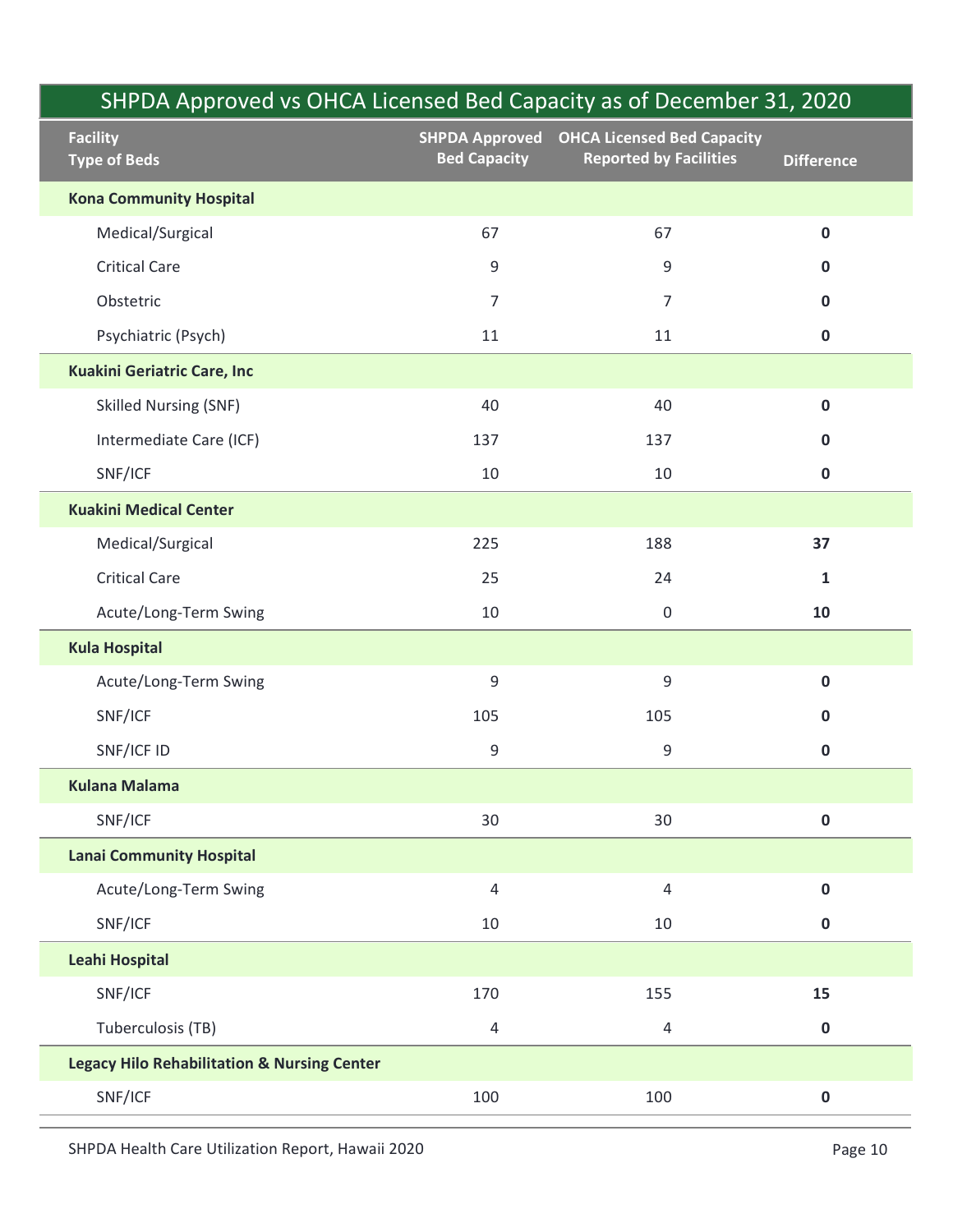## Facility Type of Beds SHPDA Approved OHCA Licensed Bed Capacity Bed Capacity Reported by Facilities Difference SHPDA Approved vs OHCA Licensed Bed Capacity as of December 31, 2020 Life Care Center of Hilo SHPDA Approved vs OHCA Licensed Bed Capacity as of December 31, 2020<br>
Ility SHPDA Approved OHCA Licensed Bed Capacity<br>
Expected by Facilities Difference<br>
Care Center of Hilo<br>
SNF/ICF 252 252 0<br>
Care Center of Kona<br>
SNF/ICF Life Care Center of Kona SHPDA Approved vs OHCA Licensed Bed Capacity as of December 31, 2020<br>
Itiy<br>
sHPDA Approved OHCA Licensed Bed Capacity<br>
Bed Capacity<br>
Bed Capacity<br>
Reported by Facilities<br>
SNF/ICF<br>
SNF/ICF<br>
94 94 0<br> **a Healthcare Center**<br>
S Liliha Healthcare Center SHPDA Approved vs OHCA Licensed Bed Capacity as of December 31, 2020<br>
Itity<br>
ity<br>
of Beds<br>
of Beds<br>
of Beds<br>
Care Center of Hilo<br>
SNF/ICF 252 252 0<br>
Care Center of Kona<br>
SNF/ICF 92 92 0<br>
a Healthcare Center<br>
SNF/ICF 92 92 Liliha Kupuna Skilled Nursing Facility SHPDA Approved vs OHCA Licensed Bed Capacity as of December 31, 2020<br>
Ility SHPDA Approved oHCA Licensed Bed Capacity<br>
SHPDA Approved OHCA Licensed Bed Capacity<br>
Bed Capacity Reported by Facilities Difference<br>
SNF/ICF 252 Maluhia Hospital Experiment of Bed September of Bed Capacity<br>
SHPDA Approved OHCA Licensed Bed Capacity<br>
Bed Capacity Bed Capacity Reported by Facilities<br>
SNF/ICF 252 252 0<br>
Care Center of Kona<br>
SNF/ICF 92 92 0<br>
a Healthcare Center<br>
SNF/IC Manoa Cottage Kaimuki Care Center of Hilo<br>
SNF/ICF 252 252 0<br>
Care Center of Kona<br>
SNF/ICF 252 92<br>
al-Healthcare Center<br>
SNF/ICF 92 92 0<br>
al-Healthcare Center<br>
SNF/ICF 92 92 0<br>
al-Kupuna Skilled Nursing Facility<br>
SNF/ICF 153 119 44<br>
uhia Hospit Maui Memorial Medical Center Care Center of Kona<br>
SNF/ICF 94 94 94 0<br>
SNF/ICF 92 92 0<br>
a Healthcare Center<br>
SNF/ICF 92 92 0<br>
a Kupuna Skilled Nursing Facility<br>
SNF/ICF 163 119 44<br>
uhia Hospital<br>
SNF/ICF 158 158 0<br>
on Cottage Kaimuki<br>
SNF/ICF 158 158 0 SNF/ICF 94<br>
SNE/ICF 94<br>
SNE/ICF 92<br>
SNE/ICF 92<br>
SNE/ICF 92<br>
SNE/ICF 92<br>
SNE/ICF 92<br>
SNE/ICF 92<br>
SNE/ICF 158<br>
Dual Cottage Kaimuki<br>
SNE/ICF 158<br>
158<br>
Dual Cottage Kaimuki<br>
SNE/ICF 27<br>
27<br>
27<br>
Dual Memorial Medical Center<br>
M a Healthcare Center<br>
SNF/ICF 92 92 0<br>
a Kupuna Skilled Nursing Facility<br>
SNF/ICF 163 119 44<br>
SNF/ICF 163 119 44<br>
Unia Hospital<br>
SNF/ICF 158 158 0<br>
on Cottage Kaimuki<br>
SNF/ICF 27 27 0<br>
In Memorial Medical Center<br>
Medical/Su SNF/ICF 92 92 0<br>
SNF/ICF 92 92 0<br>
SNF/ICF 95<br>
SNF/ICF 163 119 44<br>
Unia Hospital<br>
SNF/ICF 158 158 0<br>
Dia Cottage Kaimuki<br>
SNF/ICF 158 158 0<br>
In Memorial Medical Center<br>
Medical/Surgical 162 157 5<br>
Critical Care 29 29 0<br>
Obs Maunalani Nursing and Rehab Center SNF/ICF 160 119 44<br>
SNF/ICF 160 100 2001<br>
SNF/ICF 158 158 0<br>
Non Cottage Kaimuki<br>
SNF/ICF 27 27 0<br>
In Memorial Medical Center<br>
Medical/Surgical 160<br>
Citical Care 29 29 0<br>
Obstetric 23 22 1<br>
Psychiatric (Psych) 18 11 7<br>
SNF Molokai General Hospital SNF/ICF 158 158 0<br>
0<br>
158 158 0<br>
0<br>
16<br>
16<br>
16<br>
16<br>
16<br>
16<br>
16<br>
27 27 27 0<br>
27 27 0<br>
27 27 0<br>
27 27 0<br>
27 27 0<br>
27 2<br>
27 2<br>
27 2<br>
27 2<br>
27 2<br>
27 2<br>
29 0<br>
29 29 0<br>
21 1<br>
Psychiatric (Psych) 18 11 7<br>
Psychiatric (Psych) 18 1 ona Cottage Kaimuki<br>
SNF/ICF 27 27 27 0<br>
11 Memorial Medical Center<br>
Medical/Surgical<br>
Critical Care 29 29 0<br>
Obstetric 23 22 1<br>
Psychiatric (Psych) 18 11 7<br>
Systiatric (Psych) 18 11 7<br>
Systiatric (Psych) 18 11 7<br>
Systiatr North Hawaii Community Hospital 1 **Memorial Medical Center**<br>
Medical/Surgical 26 157 5<br>
Critical Care 29 29 0<br>
Obstetric (Psych) 18 11 7<br>
Psychiatric (Psych) 18 11 7<br>
Manalani Nursing and Rehab Center<br>
SNF/ICF 100 100 0<br>
Okai General Hospital<br>
Obstetric Medical/Surgical<br>
Critical Care 29 29 0<br>
Obstetric (Psych) 18 11 7<br>
Psychiatric (Psych) 18 11 7<br>
Malani Nursing and Rehab Center<br>
SNF/ICF 100 100 0<br>
Oksi General Hospital<br>
Obstetric 2 2 0<br>
Actue/Long-Term Swing 13 13 0<br>
Ac Critical Care<br>
Psychiatric (Psych)<br>
23 22 1<br>
Psychiatric (Psych)<br>
23 22 1<br>
18 11 7<br>
IS 11 7<br>
IS 12 2<br>
Obstetric 100 100<br>
Obstetric 2 2 0<br>
Actue/Long-Term Swing<br>
13 13 0<br>
Actue/Long-Term Swing<br>
26<br>
Critical Care 4 4 0<br>
Obst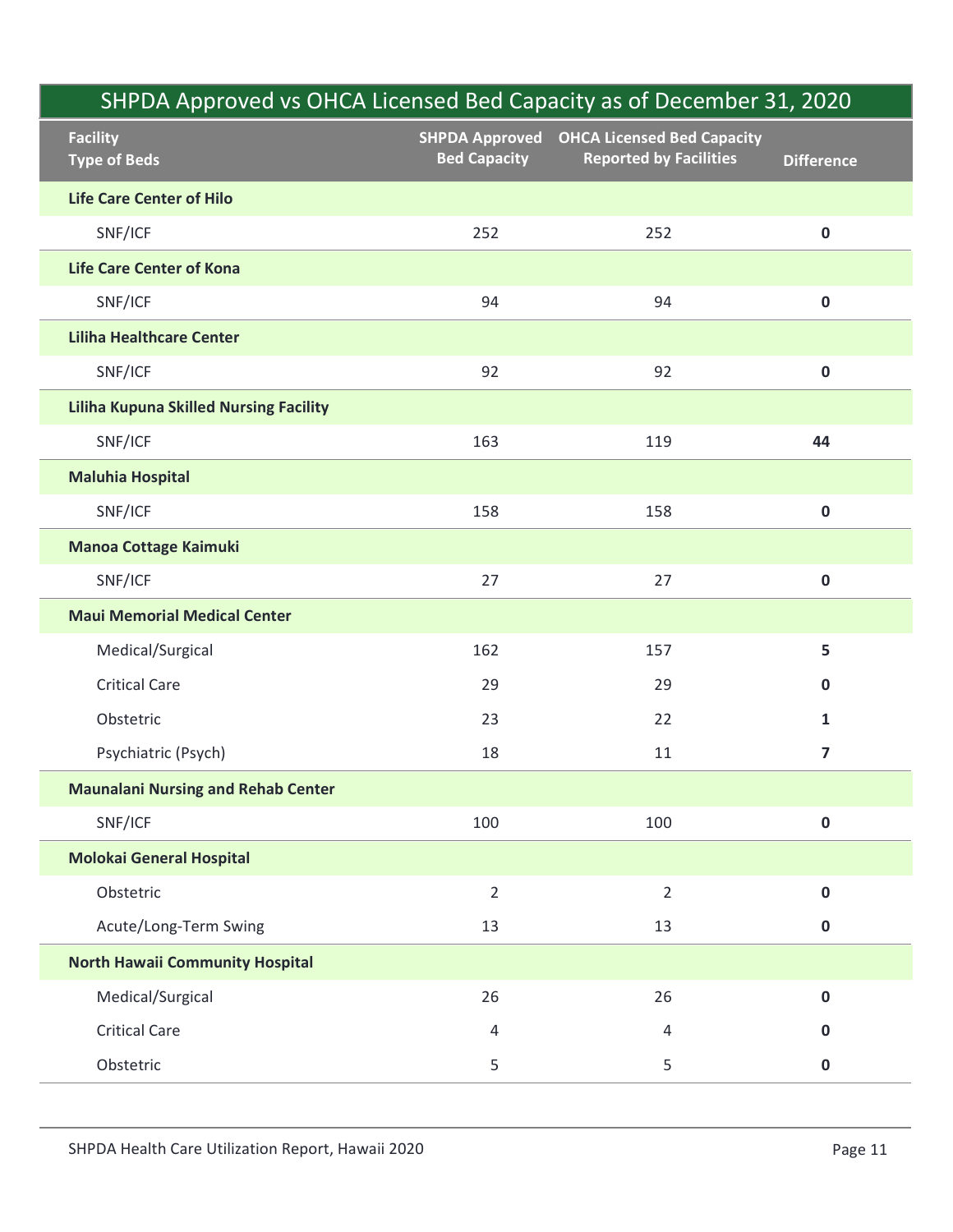|                                                   |                     | SHPDA Approved vs OHCA Licensed Bed Capacity as of December 31, 2020              |                   |
|---------------------------------------------------|---------------------|-----------------------------------------------------------------------------------|-------------------|
| <b>Facility</b><br><b>Type of Beds</b>            | <b>Bed Capacity</b> | <b>SHPDA Approved OHCA Licensed Bed Capacity</b><br><b>Reported by Facilities</b> | <b>Difference</b> |
| <b>Nuuanu Hale</b>                                |                     |                                                                                   |                   |
| SNF/ICF                                           | 75                  | 75                                                                                | $\mathbf 0$       |
| <b>Oahu Care Facility</b>                         |                     |                                                                                   |                   |
| SNF/ICF                                           | 82                  | 82                                                                                | $\pmb{0}$         |
| <b>Pali Momi Medical Center</b>                   |                     |                                                                                   |                   |
| Medical/Surgical                                  | 110                 | 110                                                                               | $\mathbf 0$       |
| <b>Critical Care</b>                              | 8                   | 8                                                                                 | $\mathbf 0$       |
| <b>Palolo Chinese Home</b>                        |                     |                                                                                   |                   |
| SNF/ICF                                           | 113                 | 113                                                                               | $\mathbf 0$       |
| <b>Pearl City Nursing Home</b>                    |                     |                                                                                   |                   |
| SNF/ICF                                           | 122                 | 122                                                                               | 0                 |
| Po'ailani, Inc - Kailua                           |                     |                                                                                   |                   |
| Other: STF                                        | 16                  | 16                                                                                | $\mathbf 0$       |
| Po'ailani, Inc - Kaneohe                          |                     |                                                                                   |                   |
| Other: STF                                        | 16                  | 16                                                                                | $\mathbf 0$       |
| Pu'uwai 'O Makaha                                 |                     |                                                                                   |                   |
| SNF/ICF                                           | 93                  | 93                                                                                | $\mathbf 0$       |
| <b>Rehabilitation Hospital of the Pacific</b>     |                     |                                                                                   |                   |
| Rehabilitation                                    | 90                  | 82                                                                                | 8                 |
| <b>Samuel Mahelona Memorial Hospital</b>          |                     |                                                                                   |                   |
| Psychiatric (Psych)                               | 9                   | 9                                                                                 | $\mathbf 0$       |
| Acute/Long-Term Swing                             | 5                   | 5                                                                                 | 0                 |
| SNF/ICF                                           | 66                  | 66                                                                                | $\mathbf 0$       |
| <b>Shriners Hospitals for Children - Honolulu</b> |                     |                                                                                   |                   |
| Children's Orthopedic                             | 24                  | 24                                                                                | $\mathbf 0$       |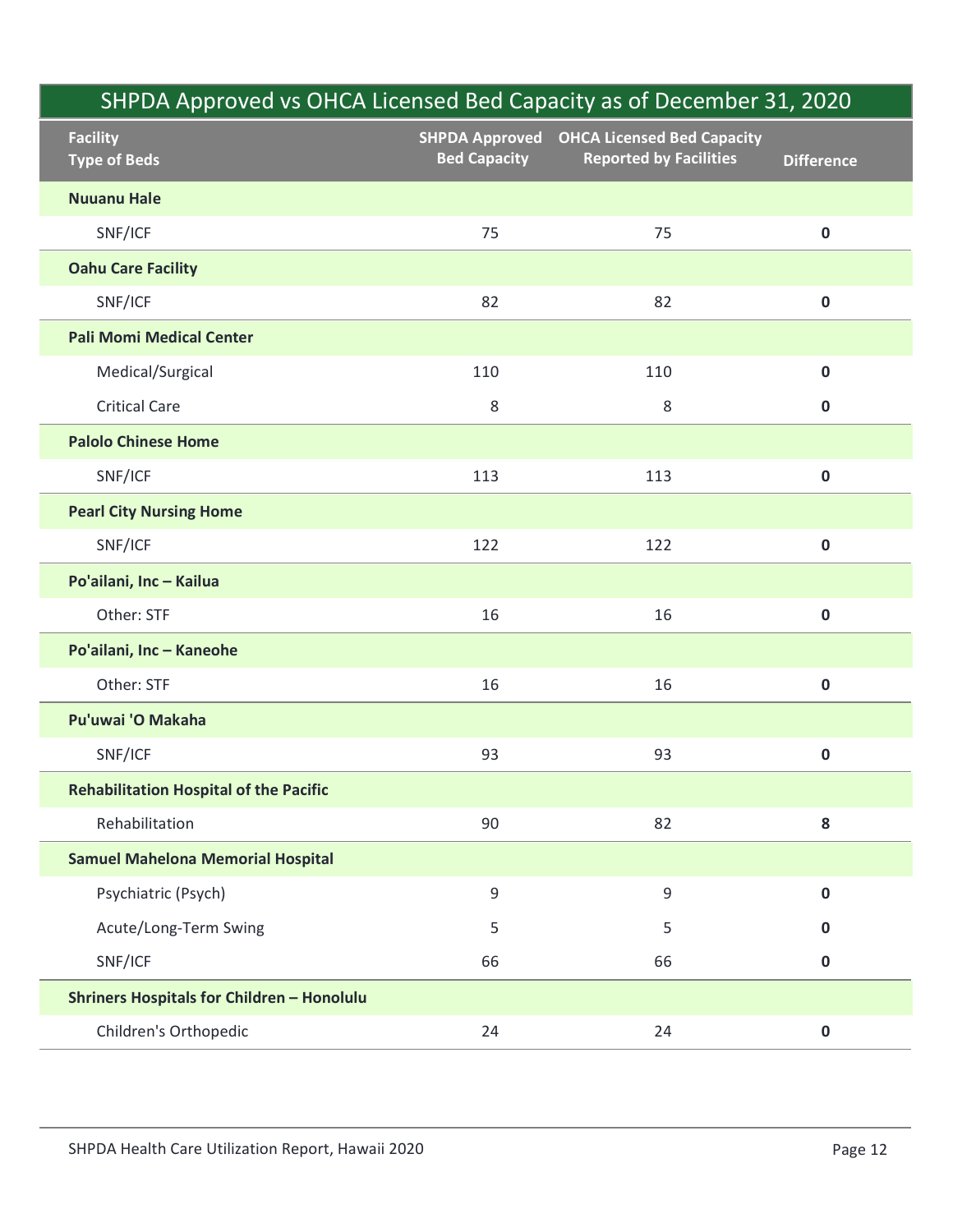|                                                                               |                                              | SHPDA Approved vs OHCA Licensed Bed Capacity as of December 31, 2020 |                         |
|-------------------------------------------------------------------------------|----------------------------------------------|----------------------------------------------------------------------|-------------------------|
| <b>Facility</b><br><b>Type of Beds</b>                                        | <b>SHPDA Approved</b><br><b>Bed Capacity</b> | <b>OHCA Licensed Bed Capacity</b><br><b>Reported by Facilities</b>   | <b>Difference</b>       |
| <b>Straub Clinic &amp; Hospital</b>                                           |                                              |                                                                      |                         |
| Medical/Surgical                                                              | 140                                          | 140                                                                  | $\mathbf 0$             |
| <b>Critical Care</b>                                                          | 19                                           | 19                                                                   | $\mathbf 0$             |
| <b>The Exclusive Addiction Treatment Center</b>                               |                                              |                                                                      |                         |
| Other: STF                                                                    | $\,8\,$                                      | $\,8\,$                                                              | $\mathbf 0$             |
| The Queen's Medical Center - Punchbowl                                        |                                              |                                                                      |                         |
| Medical/Surgical                                                              | 435                                          | 435                                                                  | $\mathbf 0$             |
| <b>Critical Care</b>                                                          | 48                                           | 48                                                                   | $\mathbf 0$             |
| Obstetric                                                                     | 25                                           | 25                                                                   | 0                       |
| Psychiatric (Psych)                                                           | 67                                           | 67                                                                   | $\mathbf 0$             |
| The Queen's Medical Center - West Oahu                                        |                                              |                                                                      |                         |
| Medical/Surgical                                                              | 113                                          | 94                                                                   | 19                      |
| <b>Critical Care</b>                                                          | 14                                           | 10                                                                   | 4                       |
| Obstetric                                                                     | $\overline{7}$                               | $\mathbf 0$                                                          | $\overline{\mathbf{z}}$ |
| The Salvation Army Addiction Treatment<br><b>Services</b>                     |                                              |                                                                      |                         |
| Other: STF                                                                    | 66                                           | 66                                                                   | $\pmb{0}$               |
| The Salvation Army Family Intervention<br><b>Services Ku Ho'omana Program</b> |                                              |                                                                      |                         |
| Other: STF                                                                    | 8                                            | $\,8\,$                                                              | $\mathbf 0$             |
| The Salvation Army Family Treatment Services                                  |                                              |                                                                      |                         |
| Other: STF                                                                    | 55                                           | 55                                                                   | $\pmb{0}$               |
| <b>Wahiawa General Hospital*</b>                                              |                                              |                                                                      |                         |
| Medical/Surgical                                                              | 37                                           | 37                                                                   | $\mathbf 0$             |
| <b>Critical Care</b>                                                          | 5                                            | 5                                                                    | $\mathbf 0$             |
| SNF/ICF                                                                       | 115                                          | 115                                                                  | $\mathbf 0$             |